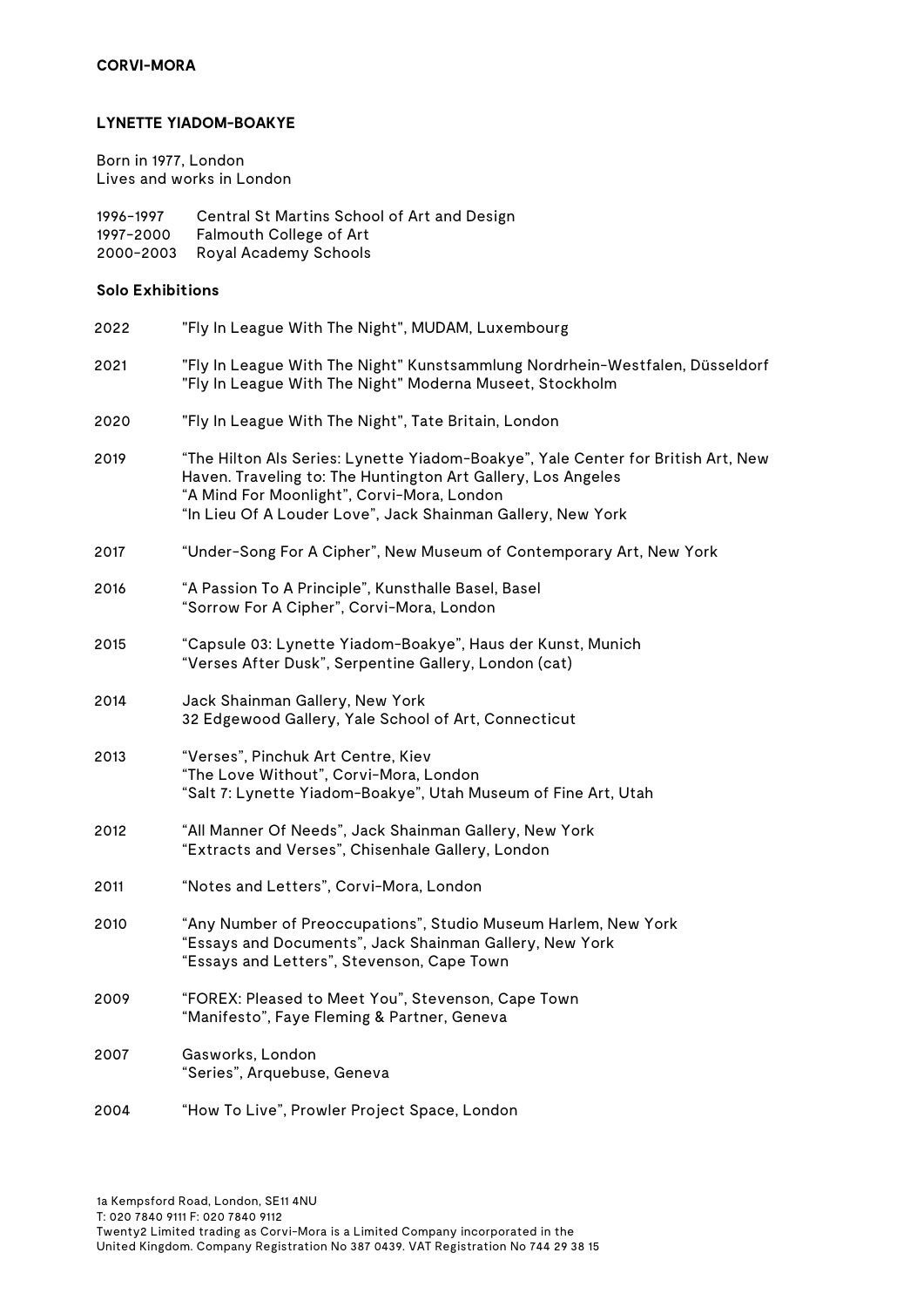### **Selected Group Exhibitions**

| 2022 | "Shifting the Silence", San Francisco Museum of Modern Art, San Francisco<br>"ARS22: Living Encounters", Museum of Contemporary Art Kiasma, Helsinki                                                                                                                                                                                                                                                                                                                                                                                                                                                                                                                                                                                                                                                                                                                                                                                                                                                                                                                                                                   |
|------|------------------------------------------------------------------------------------------------------------------------------------------------------------------------------------------------------------------------------------------------------------------------------------------------------------------------------------------------------------------------------------------------------------------------------------------------------------------------------------------------------------------------------------------------------------------------------------------------------------------------------------------------------------------------------------------------------------------------------------------------------------------------------------------------------------------------------------------------------------------------------------------------------------------------------------------------------------------------------------------------------------------------------------------------------------------------------------------------------------------------|
| 2021 | "Wayne Thiebaud Influencer: A New Generation", Jan Shrem and Maria Manetti<br>Shrem Museum of Art, California<br>"re: collections, Six Decades at the Rose Art Museum", Rose Art Museum, Waltham<br>"Feedback", The School, Jack Shainman Gallery, Kinderhook<br>"Unsettled Objects", Sharjah Art Foundation, Sharjah, United Arab Emirates                                                                                                                                                                                                                                                                                                                                                                                                                                                                                                                                                                                                                                                                                                                                                                            |
| 2020 | "Painting is Painting's Favorite Food: Art History as Muse", South Etna Montauk,<br>The Hamptons<br>"Collective Constellation: Selections from The Eileen Harris Norton Collection", Art<br>+ Practice, Los Angeles<br>"MONOCULTURE", M HKA - Museum of Contemporary Art Antwerp                                                                                                                                                                                                                                                                                                                                                                                                                                                                                                                                                                                                                                                                                                                                                                                                                                       |
| 2019 | "Emissaries for Things Abandoned by Gods", Estancia FEMSA, Casa Luis Barragán,<br>Ciudad de México<br>"In The Absence of Light: Gesture, Humor and Resistance in The Black Aesthetic:<br>Selections from the Beth Rudin DeWoody Collection", Stony Island Arts Bank,<br>Chicago<br>"When You Dance You Make Me Happy: Highlights from the Luciano Benetton<br>Collection", Gallerie delle Prigioni, Treviso<br>"Rock My Soul", Victoria Miro, London<br>"Here we are", Art Gallery of New South Wales, Sydney<br>"Ghana Freedom", 58 <sup>th</sup> International Art Exhibition - la Biennale di Venezia, Ghana<br>Pavilion - Arsenale, Venice<br>"Every Day: Selections from the Collection", Baltimore Museum of Art, Baltimore<br>"Palimpsest", Lismore Castle Arts, Lismore<br>"Black Refractions: Highlights from The Studio Museum in Harlem", touring<br>exhibition: Museum of the African Diaspora, San Francisco Gibbes Museum of Art,<br>Charleston, Kalamazoo Institute of Arts, Kalamazoo, Smith College Museum of Art,<br>Northampton, Frye Art Museum, Seattle, Utah Museum of Fine Arts, Salt Lake City |
| 2018 | "Shifting Gaze: A Reconstruction of The Black & Hispanic Body in Contemporary<br>Art", The Mennello Museum of American Art, Orlando<br>"Wayne Thiebaud", San Francisco Museum of Modern Art, San Francisco<br>"Carnegie International, 57 <sup>th</sup> Edition, 2018", Carnegie Museum of Art, Pittsburgh<br>10 <sup>th</sup> Berlin Biennale for Contemporary Art, Berlin<br>"The Explorers, Part One: Lynette Yiadom-Boakye and James Richards", V-A-C<br>Foundation, Palazzo delle Zattere, Venice<br>"All Too Human: Bacon, Freud and a Century of Painting Life", Tate Britain<br>"Painting: Now and Forever, Part III", Matthew Marks Gallery, New York                                                                                                                                                                                                                                                                                                                                                                                                                                                         |
| 2017 | "We Are Here", MCA Chicago, Illinois<br>"Never Free to Rest", Kurimanzutto, Mexico<br>"Solidary & Solitary: The Joyner/Giuffrida Collection", Ogden Museum of Southern<br>Art, New Orleans<br>"WHEN THE HEAVENS MEET THE EARTH: Selected works from Robert Devereux's<br>Sina Jing Collection of Contemporary Art", The Heong Gallery, Downing College,<br>Cambridge<br>"Their Own Harlems", The Studio Museum Harlem, New York<br>"Blue Black", Pulitzer Art Foundation, St. Louis<br>"Regarding the Figure", The Studio Museum Harlem, New York                                                                                                                                                                                                                                                                                                                                                                                                                                                                                                                                                                      |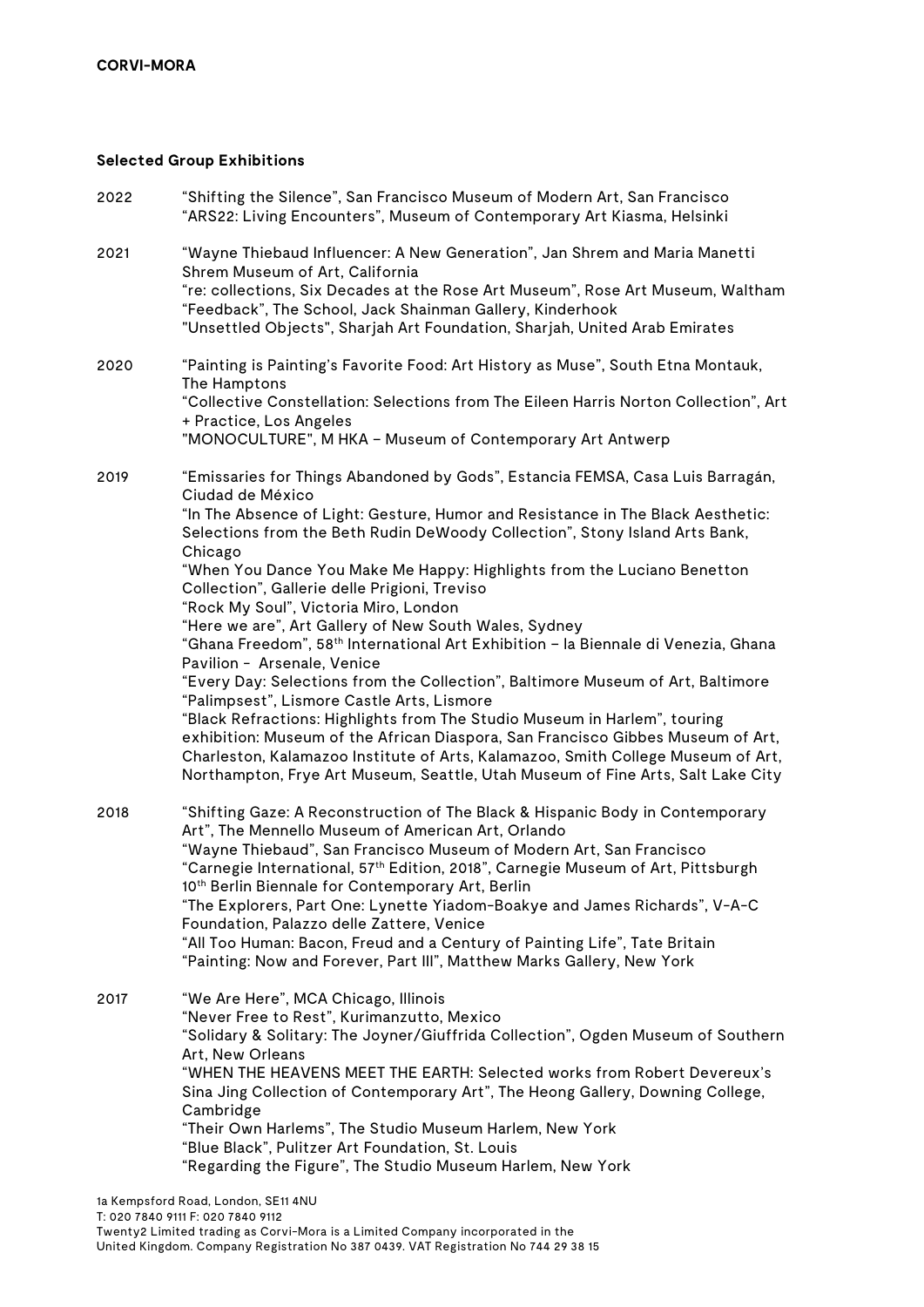| 2016 | "British Art Show 8", Southampton Art Gallery, Southampton<br>"BIG", Big Hodges Gallery, New York<br>"British Art Show 8", Norwich Castle Museum and Art Gallery, Norwich (cat)<br>"The Female Gaze, Part Two: Women Look at Men", Cheim & Read, New York<br>"Making & Unmaking: An exhibition curated by Duro Olowu", Camden Arts Centre,<br>London (cat)<br>"You Go to My Head", Galerie Templon, Brussels<br>"Drawn from Life: People on Paper", The Collection, Lincoln<br>"Entanglements, Curated by Glenn Ligon", Luhring Augustine, New York<br>"Stranger!", Museum of Contemporary Art Cleveland, Cleveland<br>"One Day, Something Happens: Paintings of People", The Atkinson, Southport<br>"British Art Show 8", Scottish National Gallery of Modern Art, Edinburgh (cat)<br>"Taguchi Art Collection: Correlation Diagram of Happiness", Mitsubishi-jisho<br>ARTIUM, Fukuoka City                                                                                                                                                                                                                                                                                                                            |
|------|------------------------------------------------------------------------------------------------------------------------------------------------------------------------------------------------------------------------------------------------------------------------------------------------------------------------------------------------------------------------------------------------------------------------------------------------------------------------------------------------------------------------------------------------------------------------------------------------------------------------------------------------------------------------------------------------------------------------------------------------------------------------------------------------------------------------------------------------------------------------------------------------------------------------------------------------------------------------------------------------------------------------------------------------------------------------------------------------------------------------------------------------------------------------------------------------------------------------|
| 2015 | "The Tightrope Walk: The Painted Image After Abstraction", White Cube,<br>London (cat)<br>"European Ghosts", Mu.Zee, Ostend<br>"British Art Show 8", Leeds Art Gallery, Leeds (cat)<br>"A Story Within a Story", Goteborg International Biennial for Contemporary Art,<br>Gothenburg (cat)<br>"Material Maters", Institute of Contemporary Art Indian Ocean, Mauritius<br>"Glenn Ligon: Encounters and Collisions", Tate Liverpool (cat)<br>"One Day, Something Happens: Paintings of People", Nottingham Castle,<br>Nottingham<br>"Portraits and Other Likenesses from SFMOMA", Museum of the African Diaspora,<br>San Francisco<br>Foundation De 11 Lijnen, Oudenburg<br>"Glenn Ligon: Encounters and Collisions", Nottinghman Contemporary<br>"One Day, Something Happens: Paintings of People", Leeds Art Gallery (cat)<br>"The past, the present, the possible", Sharjah Biennial 12, Sharjah (cat)<br>"Tracing Shadows", PLATEAU, Samsung Museum of Art, Seoul<br>"Moucharabieh", Triangle France, Marseille<br>"As Is Is", Altman Siegel Gallery, Los Angeles<br>"Meet Me Halfway: Selections from the Anita Reiner Collection", Cristin Tierney<br>Gallery, New York<br>"UNREALISM", The Moore Building, Miami |
| 2014 | "Queensize - Female Artists from the Olbricht Collection", Me Collectors Room,<br><b>Berlin</b><br>"MIRRORCITY: London artists on fiction and reality", Hayward Gallery, London (cat)<br>"Moral Material", Salon 94 Bowery, New York<br>"Serralves Collection in the Museum", Serralves Museum of Contemporary Art,<br>Porto<br>"Black Eye", 57 Walker Street, New York<br>"Three Women Painters: Phoebe Unwin, Clare Woods and Lynette Yiadom-Boakye",<br>Contemporary Art Society, London<br>"For the Record", Birmingham Museum and Art Gallery, Birmingham<br>"Sound Vision: Contemporary Art from the Collection", Nasher Museum of Art at<br>Duke University, Durham<br>"In the Near Future", Museum of Modern Art in Warsaw, Warsaw<br>"Recent Acquisitions: Selections from the Elliot and Kimberly Perry Collection",<br>The Fogelman Galleries of Contemporary Art at the University of Memphis,<br>Tennessee                                                                                                                                                                                                                                                                                                |
|      |                                                                                                                                                                                                                                                                                                                                                                                                                                                                                                                                                                                                                                                                                                                                                                                                                                                                                                                                                                                                                                                                                                                                                                                                                        |

# 2013 "The Turner Prize", Ebrington, Derry-Londonderry (cat)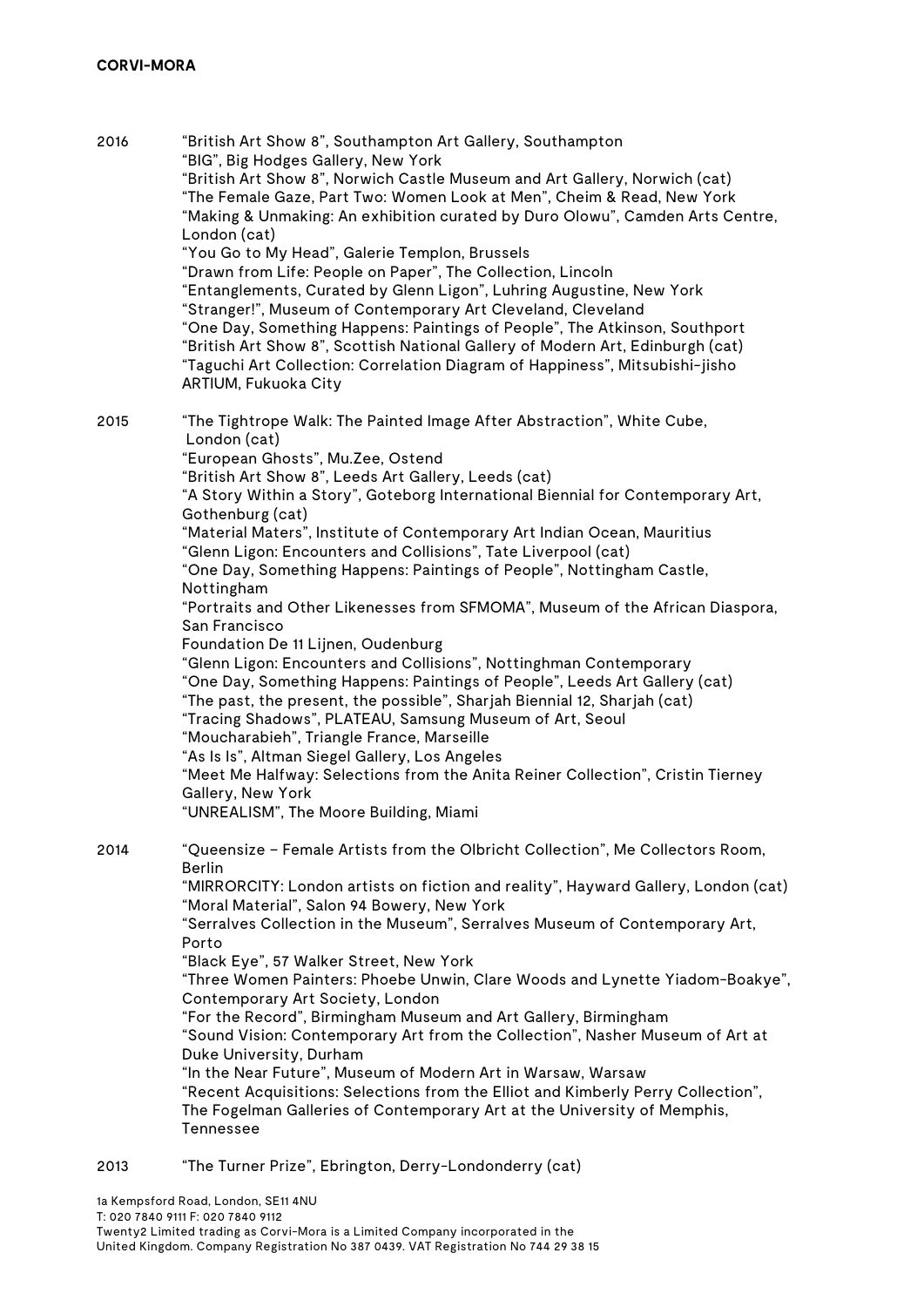"Art from Britain and Poland since 1990", Centre for Contemporary Art, Ujazdowski Castle, Warsaw "Folk Devil", David Zwirner, New York "Cinematic Visions: Painting at the Edge of Reality", Victoria Miro, London "The Future Generation Art Prize@Venice 2013", 55th International Art Exhibition – la Biennale di Venezia, Palazzo Contarini Polignac, Venice "The Encyclopedic Palace", The Central Pavilion,  $55<sup>th</sup>$  Venice Biennale, Venice "The Souls – A Twice-Told Tale", CEAAC, Strasbourg "The Roving Eye: Aura and the Contemporary Portrait", Oakland University Art Gallery, Oakland University, Rochester 2012 "Fiction as Fiction (or, A Ninth Johannesburg Biennale)", Stevenson, Cape Town "Dawn Chorus", Leeds Art Gallery, Leeds "The Progress of Love", The Menil Collection, Houston "Future Generation Art Prize", PinchukArtCentre, Kiev (cat) "A World Away", Dyrham Park, Glouchestershire "To Have a Voice", Mackintosh Museum, The Glasgow School of Art, Glasgow "The Ungovernables: New Museum 2012 Triennial", New Museum, New York "Prose/Re-Prose: Figurative Works Then and Now", SCAD Museum of Art, Savannah "Restless: Recent Acquisitions from the MAM Collection", Miami Art Museum, Florida 2011 "What We Talk About When We Talk About Love", Stevenson, Cape Town (cat) "La Biennale De Lyon 2011: A Terrible Beauty is Born", Lyon (cat) "Artist of the Day; Srinivas Kuruganti selected by Lynette Yiadom-Boakye", Flowers, London "Secret Societies", Schirn Kunsthalle Frankfurt, Frankfurt; CAPC, Bordeaux (cat) "That's the way we do it. The techniques and Aesthetic of Appropriation. From Ei Arakawa to Andy Warhol", Kunsthaus Bregenz, Bregenz "Going where the weather suits my clothes…. A fall of light on fabric", Mothers Tankstation, Dublin "Converging Voices, Transforming Dialogue: Selections from the Elliot and Kimberly Perry Collection", University Museum, Texas Southern University, Houston "Building the Contemporary Collection: Five Years of Acquisitions", Nasher Museum of Art, Duke University, Durham, North Carolina "Make Believe", Galleri Magnus Karlsson, Stockholm 2010 "Newspeak: British Art Now", The Saatchi Gallery, London 2009 "Convoi Exceptionnel", Triangle France, Marseille "Living Together: Towards a Contemporary Concept of Community", Centro Cultural Montehermoso Kulturenea, Vittoria-Gasteiz, Spain, travelling to MARCO, Museu de Arte Contemporanea, Vigo, Spain "When the Mood Strikes: The Collection of Wilfried and Yannicke Cooreman", Museum Dhondt-Dhaenens, Deurie 2008 7th Gwangju Biennale, Gwangju Biennale Foundation, Korea "Flow", The Studio Museum in Harlem, New York 2007 "100 Years Kunsthalle", Kunsthalle Mannheim, Mannheim 2006 "The Unhomely: Phantom Scenes in Global Society", 2nd International Biennal of Contemporary Art of Seville, Centro Andaluz de Arte Contemporareo Reale Ataronanas, Seville "Personne ne veut mourir", Arquebuse, Geneva "Liquid", Royal Academy Schools Gallery, Hornsey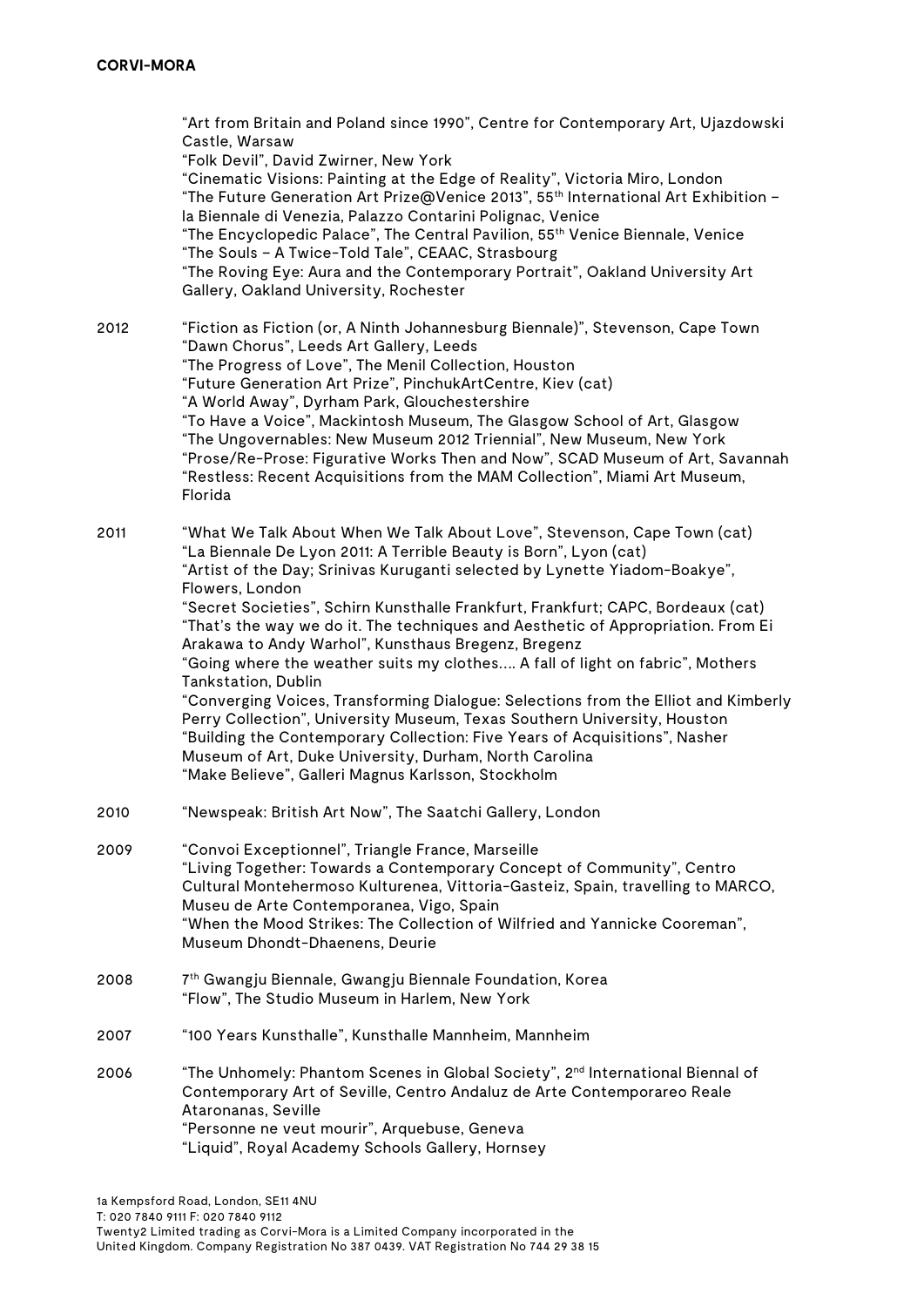# **CORVI-MORA**

| 2005 | "Direkte Malerei: Unmittelbare Bildwelten zwischen Abstraktion und Figuration",<br>Kunsthalle Mannheim      |
|------|-------------------------------------------------------------------------------------------------------------|
|      | "Bloomberg New Contemporaries", Coach Shed, Liverpool & Barbican, London                                    |
| 2004 | "John Moores 23", Liverpool Biennal, Liverpool<br>"5 Young Painters", Artspace Gallery, London              |
| 2003 | "Schools Show", Royal Academy Schools, London<br>"Work Ethic", Gone Tomorrow Gallery, London                |
| 2002 | "Premiums", Sackler Gallery, Royal Academy of Arts, London<br>"Red Mansion Prize", London Institute, London |
| 2001 | "Blackout", Brixton Art Gallery, London                                                                     |

## **Publications**

| 2022 | Leevi Haapala, Joäo Laia, "ARS22: Living Encounters", Kiasma, Mousse Publishing,<br>pp. 290, 291                                                                                                                                                                                                                                                                                                                                                                                                                                                                                                                                                                                                                                                                                                                                                     |
|------|------------------------------------------------------------------------------------------------------------------------------------------------------------------------------------------------------------------------------------------------------------------------------------------------------------------------------------------------------------------------------------------------------------------------------------------------------------------------------------------------------------------------------------------------------------------------------------------------------------------------------------------------------------------------------------------------------------------------------------------------------------------------------------------------------------------------------------------------------|
| 2020 | Isabella Maidment, Andrea Schlieker, "Lynette Yiadom-Boakye: Fly in League with<br>the Night", Tate Britain, London (cat)                                                                                                                                                                                                                                                                                                                                                                                                                                                                                                                                                                                                                                                                                                                            |
| 2019 | Elena Filipovic, "Emissaries for Things Abandoned by Gods", Estancia FEMSA, Casa<br>Luis Barragán, pp. 121-123<br>Courtney J. Martin, "Four Generations: The Joyner/Giuffrida Collection of Abstract<br>Art", Gregory R. Miller & Co, New York<br>Phaidon Editors, "Great Women Artists", Phaidon Press Limited, London,<br>pp. 440<br>Sophia Bennett and Manjit Thapp, "The Bigger Picture, Women Who Changed the<br>Art World", Tate Publishing, pp. 92-93<br>Darby English and Charlotte Barat, "Among Others. Blackness at MoMA", New York,<br>Museum of Modern Art, pp. 472-473<br>Connie H. Choi, Thelma Golden, Kellie Jones, "Black Refractions: Highlights from<br>The Studio Museum in Harlem", Rizzoli International Publications, Inc., pp, 37, 222-<br>223                                                                              |
| 2018 | Ingrid Schaffner and Liz Park, "The Guide. Carnegie International, 57 <sup>th</sup> Edition, 2018",<br>Carnegie Museum of Art, pp. 104-105<br>Elena Crippa, "Bacon, Freud, and the Painting of the School of London", Tate<br>Publishing, Hungarian National Gallery, pp. 234-235<br>"Shifting Gaze: A Reconstruction of The Black & Hispanic Body in Contemporary<br>Art", Mennello Museum of American Art, pp. 56<br>Omar Kholeif, "The Artists Who Will Change The World", Thames & Hudson, pp. 92-<br>95<br>Matt Price, "The Anomie Review of Contemporary British Painting", Anomie,<br>London<br>Artur Santoro, "Histórias Afro-Atlanticas" (exhibition catalogue). Museu De Arte De<br>São Paulo Assis Chateaubriand, p. 307<br>Serubiri Moses, "10 <sup>th</sup> Berlin Biennale for Contemporary Art". Kunst-Werke Berlin, pp.<br>$44 - 45$ |
| 2017 | "When The Heavens Meet The Earth. Selected Works from Robert Devereux's Sina<br>Jina Collection", Downing College, Cambridge, pp. 98-101<br>Cindy and Howard Rachofsky, "Doubles, Dobros, Pliegues, Pares, Twins, Mitades",<br>The Warehouse, pp. 84-85, 91                                                                                                                                                                                                                                                                                                                                                                                                                                                                                                                                                                                          |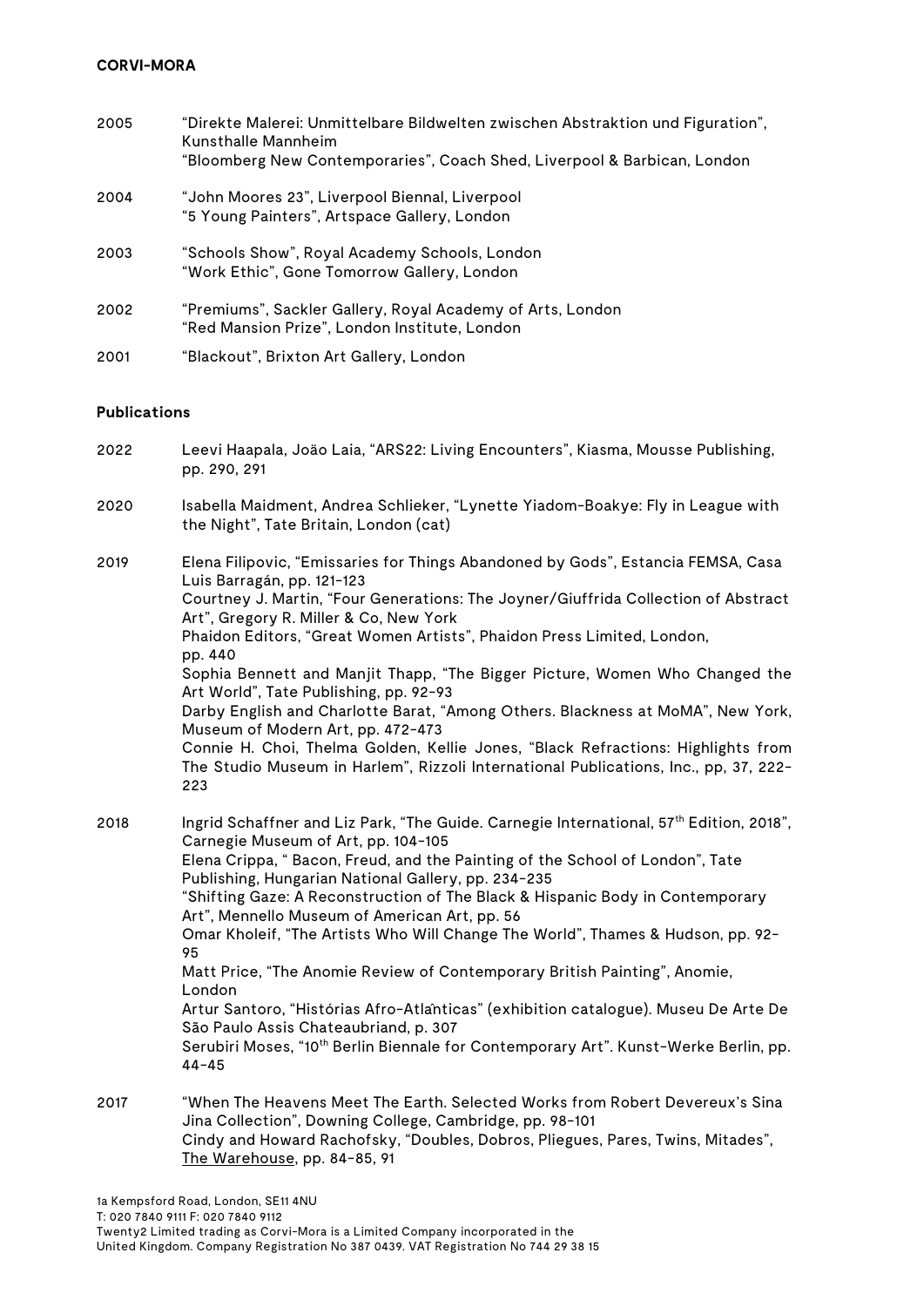Lynette Yiadom-Boakye, "Lynette Yiadom-Boakye – Under-Song for a Cipher (exhibition catalogue)", New Museum of Contemporary Art Alex Pilcher, "A Queer Little History of Art", pp. 136-137 2016 Courtney J. Martin, "Four Generations: The Joyner/Giuffrida Collection of Abstract Art", Gregory R. Miller & Co., pp. 348 – 353 Duro Olowu,"Making & Unmaking", Camden Arts Centre, London Rose Bouthillier, "Stranger" (exhibition catalogue). Cleveland: Museum of Contemporary Art Cleveland, pp. 24-28 2015 Ryan Innouye, Eungie Joo, "The past, the present, the possible. Sharjah Biennial 12", Sharjah Art Foundation, Sharjah, pp.484-493 Omar Kholeif, "Lynette Yiadom-Boakye. Natures, Natural and Unnatural". V-A-C Collection, Whitechapel Art Gallery Anna Collin, Lydia Yee, "British Art Show 8", Hayward Publishing, London, pp.128-131 Elvira Dyangani Ose, "A story within a story...", Art and Theory Publishing, Stockholm, pp.236-237 Lynette Yiadom-Boakye, Hilton Als, Glenn Ligon, Amira Gad, "Lynette Yiadom-Boakye", Serpentine Galleries and Koenig Books Glenn Ligon, Francesco Manacorda, Alex Ferquharson, "Glenn Ligon: Encounters and Collisions", Tate Publishing, p.113 Jennifer Higgie, "One Day, Something Happens: Paintings of People", Hayward Publishing, London, pp. 28-29 Barry Schwabsky, Honey Luard, "Tightrope Walk" (exhibition catalogue), White Cube, London, pp. 122-123 Eddie Chambers, "Black Artists in British Art: A History Since the 1950s", Bloomsbury, p. 197 2014 Ralph Rugoff, Stephanie Rosenthal, "MIRRORCITY: London artists on fiction and reality", Hayward Publishing, London, November, pp. 54-55 Naomi Beckwith, Donatein Grau, Jennifer Higgie, Lynette Yiadom-Boake, "Lynette Yiadom-Boake", Prestel Publishing David Bindman, Henry Louis Gates Jr., "The Image of the Black in Western Art, Part 2", Belknap Harvard, London, pp.297-298 "Face To Face, British Portrait Prints from the Clifford Chance art collection", Hampton Printing, Bristol, p.13 Pinacoteca Agnelli, "Works From The Mario Testino Collection", Rizzoli "A Brush With The Real, Figurative Painting Today", Laurence King Publishing Ltd, London, pp.218-223 Tom McCarthy, "MIRRORCITY: London artists on fiction and reality" (exhibition catalogue), Hayward Publishing, Southbank Centre, London, pp. 54-55 2013 "Turner Prize 2013", Tate Publishing, London (cat), pp.24-29 Massimiliano Gioni, "Il Palazzo Enciclopedico", Fondazione La Biennale di Venezia (cat),p.138 "The Roving Eye: Aura and the Contemporary Portrait", Oakland University Art Gallery (cat), pp.40-41 2012 "The Progress of Love", The Menil Collection (cat), pp.80-83 2011 "Mother's Annual 2011", Mother's Tankstation (cat), pp.27-29 Jane Neal, "Lynette Yiadom-Boakye" in "Vitamin P2: New Perspectives in Painting", Phaidon Press, pp.324-325 "11th Biennale de Lyon: A Terrible Beauty is Born", Les Presses du Réel (cat), pp.99- 101 "Secret Societies", Museé d'Art Contemporain de Bordeaux and Schirn Kunsthalle Frankfurt (cat), pp. 248-249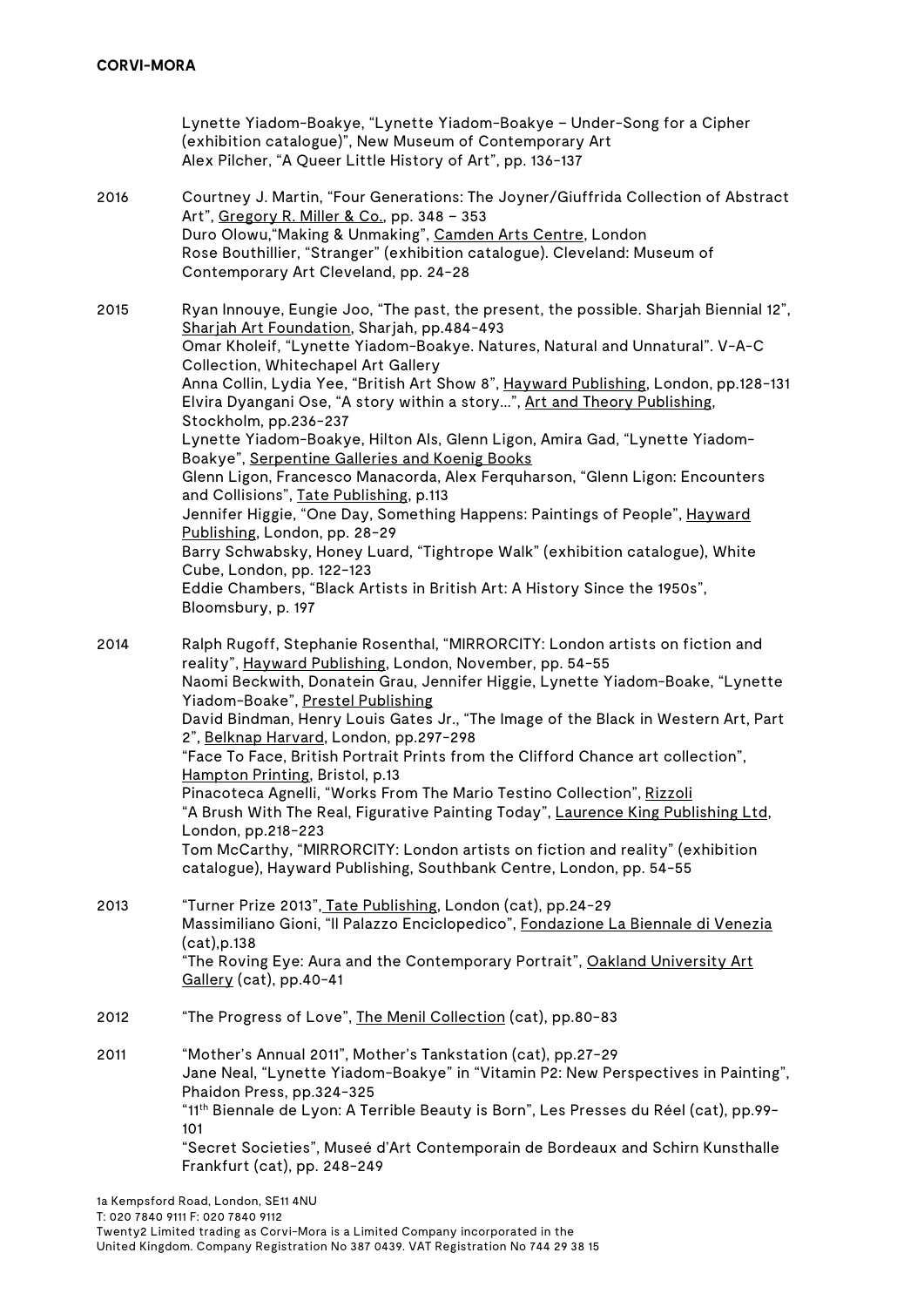|      | "What we talk about when we talk about love", Michael Stevenson Gallery, Cape<br>Town, (cat), pp.20-27                                                                                                                                                                                                                                                                                                                                           |
|------|--------------------------------------------------------------------------------------------------------------------------------------------------------------------------------------------------------------------------------------------------------------------------------------------------------------------------------------------------------------------------------------------------------------------------------------------------|
| 2010 | "Lynette Yiadom-Boakye: Any Number of Preoccupations", The Studio Museum in<br>Harlem, New York (cat)<br>"Lynette Yiadom-Boakye: Essays and Letters", Michael Stevensen Gallery, Cape<br>Town (cat)<br>"This Is Our Time", Michael Stevenson Gallery, Cape Town (cat), pp. 38-39                                                                                                                                                                 |
| 2009 | "Lynette Yiadom-Boakye: Pleased to Meet You", Michael Stevenson Gallery, Cape<br>Town (cat)<br>Okwui Enwezor and Chika Akeke-Ogulu, "Contemporary African Art Since 1980",<br>Damiani Press, New York                                                                                                                                                                                                                                            |
| 2008 | "Flow: The Studio Museum in Harlem", The Studio Museum in Harlem, New York<br>(cat)<br>Okwui Enwezor, "The 7 <sup>th</sup> Gwangju Biennale", Gwangju Biennale Foundation,<br>Gwangju (cat)                                                                                                                                                                                                                                                      |
| 2006 | Okwui Enwezor, "The Unhomely: Phantom Scenes in Global Society",<br>International Biennal of Contemporary Art of Seville, Seville (cat), pp.280-281<br>Alison Gingeras, "The Triumph of Painting: Part 6", Saatchi Gallery, London (cat)                                                                                                                                                                                                         |
|      | <b>Selected Bibliography</b>                                                                                                                                                                                                                                                                                                                                                                                                                     |
| 2021 | Oliver Koerner von Gustorf "Das Poetische ist politisch", Weltkunst, September<br>Rianna Jade Parker "Night Watch, A conversation with Lynette Yiadom-Boakye", 17<br>May<br>Aurella Yussuf, "The Quiet Radicalism of Lynette Yiadom-Boakye's Tate Britain<br>Show", Frieze Magazine, January 27                                                                                                                                                  |
| 2020 | Steve Dinneen, "Lynette Yiadom-Boakye at Tate Britain review: A playful enigma,<br>CityA.M., December 5<br>"Three exhibitions to see in London this weekend", The Art Newspaper, December<br>4<br>Rachel Spence, "Lynette Yiadom-Boakye at Tate: a vaccine for the soul", Financial<br>Times, December 3<br>Nora McGreevy, "Stunning Paintings of Fictitious Black Figures Subvert Traditional<br>Portraiture", Smithsonian Magazine, December 3 |

2019 "Lynette Yiadom-Boakye's Mysterious yet Familiar Portraits", Art & Object, December16 Katy Cowan, "Plucked from the imagination, Lynette Yiadom-Boakye's enigmatic oil paintings of people", Creative Bloom, December 12 "The Art of Fashion", The Sunday Times Style, pp. 37, October 20 Rianna Jade Packer, "The Shows to See in London During Frieze Week", Frieze, October 1

Yxta Maya Murray, "Lynette Yiadom-Boakye", Artforum, April

Jonathan Jones, "Lynette Yiadom-Boakye review - 'she's turned Tate Britain on its

Iris Kretzchmar, " Inspired by her – Lynette Yiadom-Boakye", Kunstmuseum Basel,

Jessie Thompson, "London art exhibitions to see in 2020, from Tate Modern to V&A

Christopher Knight, "At the Huntington Library, 'Blue Boy' and 'Pinkie' get new

Antwaun Sargent, "Speaking through Painting", TATE ETC., Autumn, Issue 50

and Royal Academy", Evening Standard, April

neighbors", Los Angeles Times, March 5

head'", The Guardian, December 2

May 25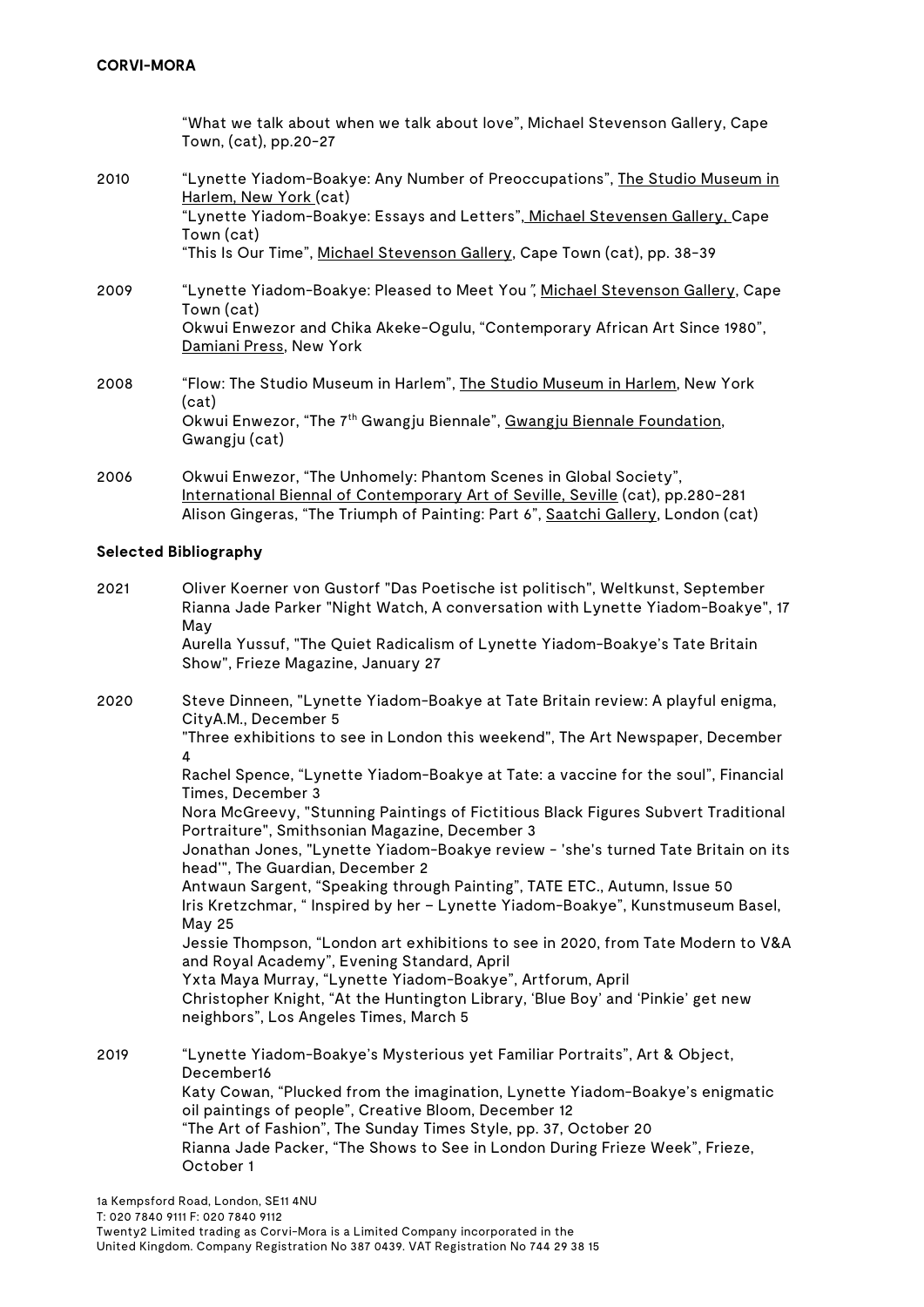Freya Savla, "YCBA showcases Yiadom-Boakye's work", Yale News, September 26 Macrina Wang, "Changing Tides? Lynette Yiadom-Boakye at the YCBA", The Yale Herald, September 23 Waldemar Januszczak, "Lynette Yiadom-Boakye, Corvi-Mora and Mona Hatoum, White Cube review  $-$  two exciting shows by women". The Sunday Times, September 22 Matthew Collings, "Venice Biennale 2019 highlights: Pavilions that jolt us between past and present", Evening Standard, May 13 Mariana Fernandez, "Why Ghana Chose 'Freedom' as the Theme of Its Venice Biennale Debut", The Observer, May 12 Gareth Harris, "Lynette Yiadom-Boakye gets a Tate survey and will show works in Accra", The Art Newspaper, May 10 Julia Halperin, "Ghana's Buzzed-About Venice Biennale Pavilion Is a Clear First Step in the Country's Bid to Become a Global Art Destination", Artnet News, May 9 Louisa Buck, "Lismore Castle serves up a rich palimpsest of themes for new show", The Art Newspaper, April 5 Barry Schwabsky, "Lynette Yiadom-Boakye", Artforum International, April Zachary Small, "Tate Will Give Five Women Major Solo Exhibitions in the Next Two Years", Hyperallergic, March 4 Victoria L. Valentine, "Tate Britain Plans Major Lynette Yiadom-Boakye Survey in 2020", Culture Type, March 1 "Ghana to make Venice Biennale debut with David Adjaye designed Pavilion", Artforum, February 26 Kate Brown, "For Its First Venice Biennale, Ghana's All-Star Will Introduce the Country as a Cultural Powerhouse on the Global Stage", ArtNet, February 25 Harold Haliday Costain, "What to See in New York Art Galleries This Week", The New York Times, January 17 Ilka Scobie, "Lynette Yiadom-Boakye in Lieu Of A Louder Love", Artlyst, January 16 2018 Jasmine Weber, "Art Movements", Hyperallergic, October 17 Benjamin Sutton, "Lynette Yiadom-Boakye and Postcommodity won prizes at the 2018 Carnegie International" Artsy, October 15 Victoria L. Valentine, "Curators Explain Why British Painter Lynette Yiadom-Boakye Won the Carnegie International's Top Prize", Culture Type, November 19 Bridget Riley, "Singular Visions", Vogue, January Jean-Christophe Collet, "Au Couvent Des Jacobins: Les Noms Des Artistes De L'Expo Pinault", Rennes Infos Autrement 2017 Darryl Pinckney, "The Trickster's Art", The New York Review of Books, August 17 Philip Kennicott, "An artist who summons black faces and bodies at ease in the world", The Washington Post, August 3 Ratik Asokan, "The Painting is Presence", The Nation, July 1 Christian Viveros-Faune, "Lynette yiadom-Boakye Paints It Black At The New Museum", Village Voice, June 20 Zadie Smith, "A Bird of Few Words", The New Yorker, June 19 Moses Serubiri, "The Power of Color in Lynette Yiadom-Boakye's Paintings, Hyperallergic, June 15 Rizvana Bradley, "The Quiet Bohemia of Lynette Yiadom-Boakye's Paintings", Parkett 99, pp. 58-73 Antwaun Sargent, "Lynette Yiadom-Boakye's Fictive Figures", Interview Magzine, May 15 Jason Parham, "Considering Lynette Yiadom-Boakye's Borderless Bodies", Fader,

May 11 Dodie Kazajian, "How Bristish-Ghanaian Artist Lynette Yiadom-Boakye Portrays Black Lives in Her Paintings", Vogue, March 20

"These 11 Artists Will Transform the Art World in 2017", artnet.com, January 27 "Bâle – Lynette YiadomBoakye – A Passion To A Principle à la Kunsthalle Basel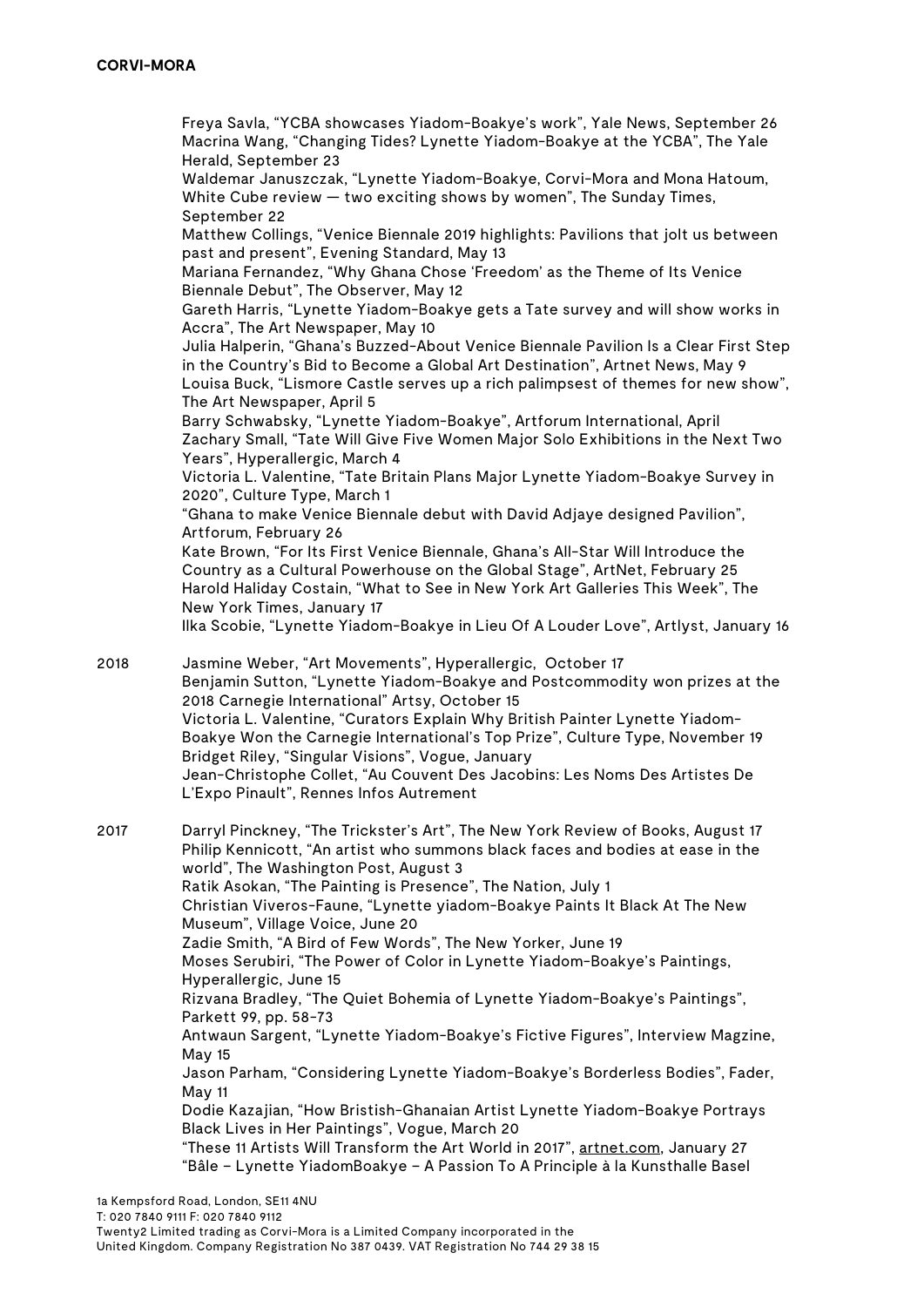|      | jusqu'au 12 février 2017", diversions-magazine.com, January 5                                                                                                                                 |
|------|-----------------------------------------------------------------------------------------------------------------------------------------------------------------------------------------------|
| 2016 | Karen N. Gerig, "Lynette Yiadom-Boakye in der Kunsthalle: So geht Malerei!",<br>tageswoche.ch, November 17                                                                                    |
|      | Jonas Egli, "Immer den Augen nach: Lynette Yiadom-Boakye in der Kunsthalle",<br>barfi.ch, November 20                                                                                         |
|      | Christoph Heim, "Weder Opfer noch Helden", bazonline.ch, November 18                                                                                                                          |
|      | Dietrich Roeschmann, "Lynette YiadomBoakye in der Kunsthalle Basel",                                                                                                                          |
|      | badisch-zeitung.de, November 23                                                                                                                                                               |
|      | "Sie nennt sie Superhumans", Emotion, January, pp. 126<br>Jordan Darville, "Meet Lynette Yiadom-Boakye, The Painter Who Inspired Solange's<br>"Don't Touch My Hair"", TheFader.com, October 4 |
|      | Alice Primrose, "Our pick of this week's art events", RoyalAcademy.org.uk,<br>September 9                                                                                                     |
|      | Duro Olowu, "Life in Style", Frieze.com, August 28                                                                                                                                            |
|      | "Lynette Yiadom-Boakye Wins Southbank Award For Serpentine Exhibition",<br>artivst.com, June 6                                                                                                |
|      | Jerry Saltz, "11 Artists Poised to Have a Breakout Year", New York Magazine, April<br>22                                                                                                      |
|      | Petra Lewey, "Sie nennt sie 'Superhumans'", <i>Emotion</i> , January, p.126                                                                                                                   |
| 2015 | Francesca Gavin, "2015's most show-stopping exhibitions from across the globe",<br>DazedDigital.com, December 22                                                                              |
|      | Martin Herbert, "British Art Show 8", Frieze, No. 176, December, pp.128-129                                                                                                                   |
|      | Laura Cumming, "British Art Show 8 review", TheGuardian.com, October 11                                                                                                                       |
|      | Claudia Bodin, Hans Pietsch, Mirja Rosenau, Ralf Schluter, Heinz Peter Schwerfel,                                                                                                             |
|      | Tim Sommer, Ute Thon, "Frische Farbe!", art, September, pp.30-31                                                                                                                              |
|      | Hannah Duguid, "How female artists are fighting back", TheIndependent.co.uk, July<br>3                                                                                                        |
|      | Louisa Buck, "Lynette Yiadom-Boakye's powerful crowd", TheTelegraph.co.uk, July<br>3                                                                                                          |
|      | "In defiance of time", Art Quarterly, July, p.11                                                                                                                                              |
|      | Victoria L. Valentine, "New York Times Publishes First-Ever, Art-Themed Issue of                                                                                                              |
|      | Sunday Book Review", CultureType.com, June 28                                                                                                                                                 |
|      | Faye Hirsch, "The Portraitist", The New York Times, June 28, p.28                                                                                                                             |
|      | Waldemar Januszczak, "Out of the ordinary", The Sunday Times, June 21, pp.12-13<br>Martin Gayford, "Is there more to Duane Hanson than his ability to trick?",                                |
|      | Spectator.co.uk, June 20<br>Kate Tiernan, "Lynette Yiadom-Boakye: 'Maybe I'm not as interested in people as I                                                                                 |
|      | thought I was", studio international, June 18, 2015                                                                                                                                           |
|      | Karen Wright, "A model show from the odd couple", The Independent, June 17, p.40                                                                                                              |
|      | "Verses After Dusk", The News Line, June 13, pp.6-7<br>Priscilla Frank, "Lynette Yiadom-Boakye's Enigmatic Portraits Show Black Figures                                                       |
|      | That Never Were", HuffingtonPost.com, June 9                                                                                                                                                  |
|      | Rachel Will, "Lynette Yiadom-Boakye Shows Paintings Without Time or Place at<br>Serpentine Gallery", BlouinArtInfo.com, June 2                                                                |
|      | Hannah Ellis-Petersen, "Dual Serpentine exhibitions celebrate explorers of the<br>human form", TheGuardian.com, June 2                                                                        |
|      | Rachel Campbell-Johnston, "Lynette Yiadom-Boakye / Duane Hanson at the<br>Spentine Gallery", The Times, June 1                                                                                |
|      | Gabriel Coxhead, "Lynette Yiadom-Boakye", TimeOut.com, June                                                                                                                                   |
|      | Rachel Cooke, "Lynette Yiadom-Boakye: artist in search of the mystery figure",<br>The Observer, May 31                                                                                        |
|      | "Lynette Yiadom-Boakye: Verses After Dusk To Open At Serpentine Gallery",<br>Artlyst.com, May 26                                                                                              |
|      | Di Stefano Castelli, "Il late oscuro della pittura inglese" Arte Numero 501, May,<br>pp.112-116                                                                                               |
|      |                                                                                                                                                                                               |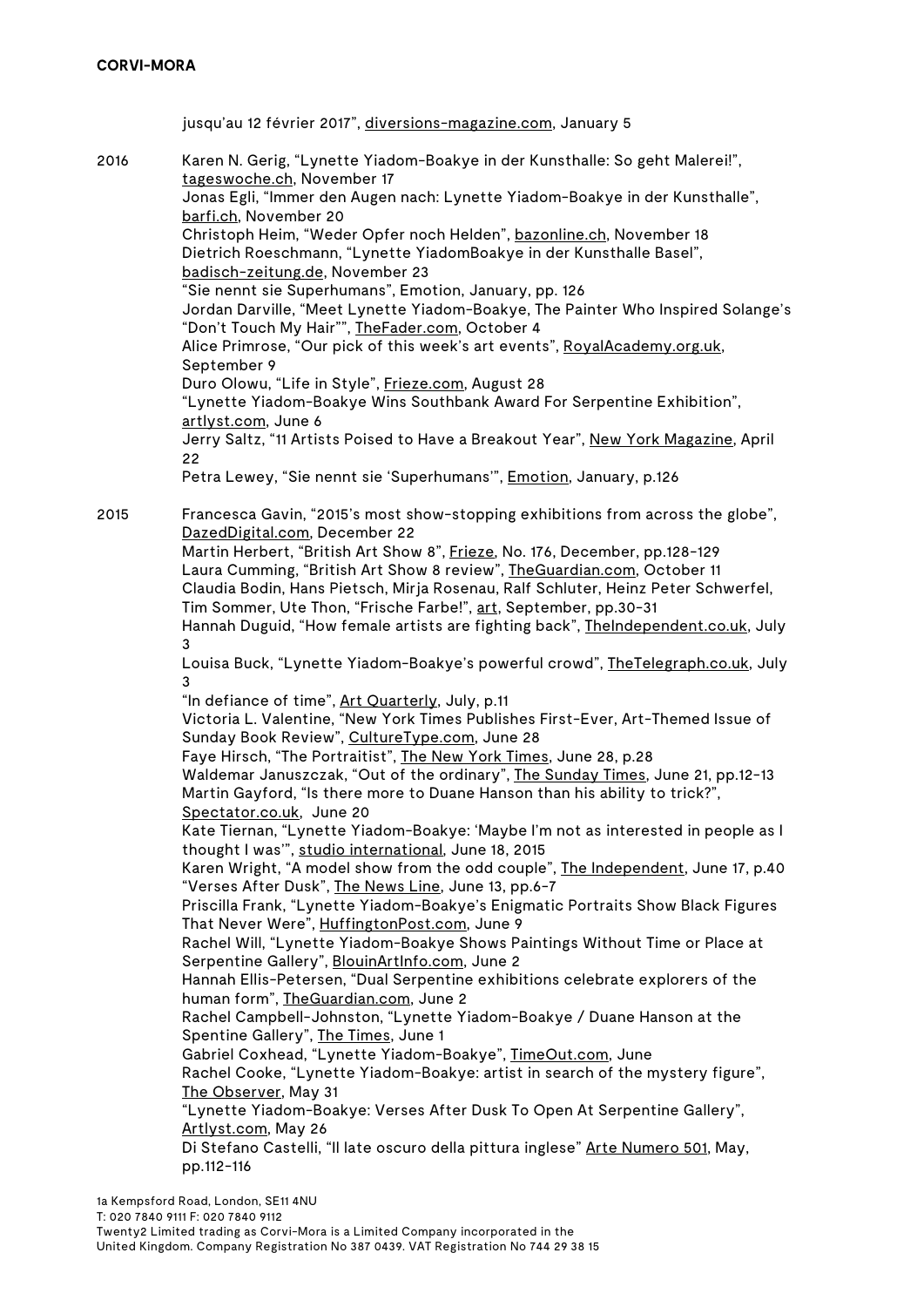Kelly Grovier, "Preview: Lynette Yiadom-Boakye at the Serpentine", Royal Academy of the Arts Magazine, May, pp.24-25 Martin R. Dean, "Die Austreibung des falschen Blicks", Neue Zürcher Zeitung, April 4, p.57 Romina Provenzi, "Lynette Yiadom-Boakye", Omenka Magazine, April, pp. 66-67 Orlando Reade, "Interview with Lynette Yiadom-Boakye", The White Review, March 26 Emily Rae Pellerin, "Lynette Yiadom-Boakye selects pieces for Whitechaepl Gallery's new show", TheGlassMagazine.com, March 25 Emily D'Silva. "Lynette Yiadom-Boakye selects from the V-A-C collection at Whitechapel Gallery", theupcoming.co.uk, March 22 Chris Sharratt, "A Q&A with... Lynette Yiadom-Boakye, painter", a-nnews.co.uk, March 18 Jens Hinrichsen, "Lynette Yiadom-Boakye", Monopol, Feburary, pp.120-121 2014 Rachel Small, "Lynette Yiadom-Boakye's latest, and a poem", InterviewMagazine.com, December Gary Pini, "10 Must-see art shows opening this week", Papermag.com, November 21 Olivia Swider, "Top exhibitions opening this week in New York", Whitewall.com, November 20 Victoria Sadler, "Artists explore the digital age in Mirrorcity at Hayward Gallery", HuffingtonPost.com, November 5 Thérèse St-Gelais, "Portfolio – Christine Major, Marion Wagschal, Lynette Yiadom-Boakye", Esse.ca, November Roberta Smith, "Clash of the Items At a Gallery Near You", The New York Times, July 24, p.C17 "Artist x Artist: Lynette Yiadom-Boakye and Jennifer Packer", Studio Magazine, Winter/Spring, pp.50-55 Jennifer Higgie, "8 Painters on Painting", Frieze, No.160, January/February, pp.100- 101 2013 Roslyn Sulcas, "Talk of the Turner Prize, Where, for One Thing, Talk Is Art", The New York Times, November 29 Karen Wright, "In the studio: Lynette Yiadom-Boakye", The Independent, November 8 Laura Cumming, "Turner prize 2013 – review", The Observer, October 27 Marcus Field, "The art market may be obscene – but should we be so angry?", The Independent, October 27 Charlotte Higgins, "An invitation to Turner visitors: pick up a pencil or be an exhibit", The Guardian, October 23 Adrian Searle, "The Turner prize 2013 exhibition: go on, get involved", The Guardian, October 23 Jack Malvern, "Toilet humour, imaginary art and codewords – it's Turner Prize time", The Times, October 23 Rachel Campbell-Johnston, "No longer enough to peer warily", The Times, October 23 Zoe Pilger, "Has the Turner Prize grown up?", The Independent, October 23 "Turner Prize exhibition opens to public", BBC news, October 23 Eamonn McCann, "It doesn't do anything for me, but then what do I mean by meaningless?", Irish Times, October 23 Louise Jury, "Now they're REALLY taking the p\*\*\*: urinating model is shortlisted for Turner Prize", London Evening Standard, October 22 Aidan Dunne, "Derry courts controvery as Turner Prize opens offshore for first time", Irish Times, October 22 "Turner Prize exhibition due to open in Londonderrry", BBC news, October 22 "Turner Prize Exhibition Unveiled In Derry For City of Culture 2013", Artlyst.com, October 22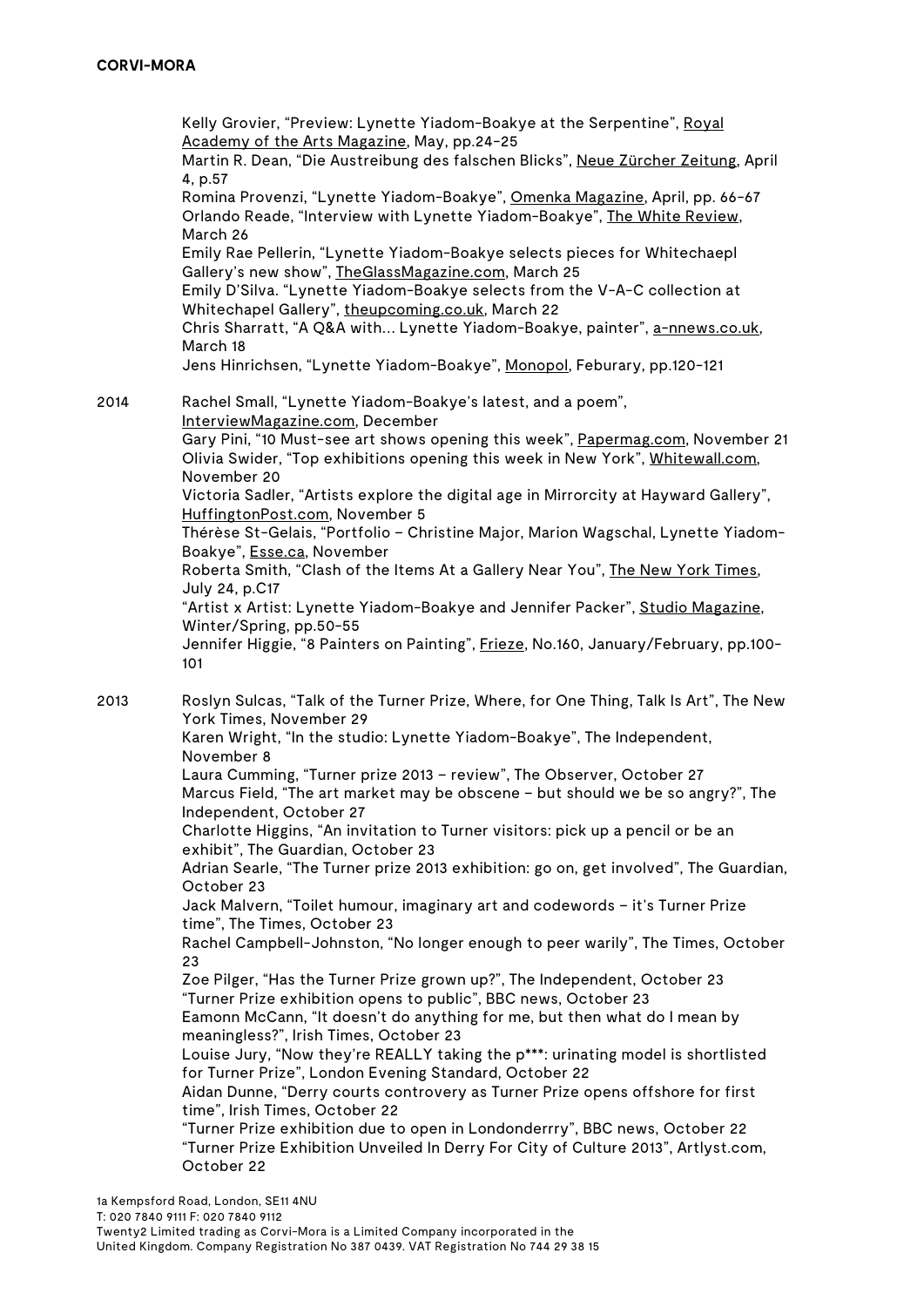Ashoke Nag, "Christie's London evening auctions of post-war classics and Italian sales raises 54,586,900 euros", The Economic Times, October 22

Ashoke Nag, "Collectors from around the world gathers at Sotheby's Frieze Week sale in London", The Economic Times, October 18

Anny Shaw, "The Kids are alright", The Art Newspaper, October 18

Mary M. Lane, "Christie's Sells View of a Space Station for \$3.8 Million", The Wall Street Journal, October 18

"The ArtLyst Power 100: 2013 Alternative Art Power List Unveiled", Artlyst.com, October 16

"Chistie's Art Cornucopia: Auction Houses as Exhibition Spaces", Huffington Post, October 13

Colin Gleadell, "London auctions 11ecibel11ze on Frieze week", The Telegraph, October 8

"The Power 1000 – London's most influential people 2013: Imagineers, Artists and Curators", London Evening Standard, September 19

"Slideshow: See Massimiliano Gioni's Encyclopaedic Palace in 20 Key Works", Blouin Artinfo, August 1

"John Moores Painting Prize 2013 new open for entries", a-n, July 25 "Lynette Yiadom-Boakye", ART post blog, July 16

"Tate Patrons Report 2012-2013", Tate, London, pp. 16-17

James Hilton, "Who is Lynette Yiadom-Boakye? ", ArtPharmacy (Blog), June 12 Elisa della Barba, "What I loved about Venice Biennale 2013", Swide, June 2 Juliette Soulez, " Le Future Generation Art Prize remis a Venise", Blouin Artinfo, May 31

Charlotte Higgins, "Venice Biennale Diary: dancing strippers and inflatable targets", The Guardian On Culture Blog, May 31

Vincenzo Latronico, "Il Palazzo Enciclopedico", Art Agenda, May 31 Marcus Field, "The Venice Biennale preview: Let the art games commence", The Independent, May 18

Joost Vandebrug, "Lynette Yiadom-Boakye", L'Uomo Vogue, No. 441, May/June "Lucy Mayes, "Lynette Yiadom-Boakye", a Ruskin Magazine, Vol.3, pp. 38-39 Rebecca Jagoe, "Lynette Yiadom-Boakye: Portraits Without a Subject", The Culture Trip, May

Lynette Yiadom-Boakye, "Lynette Yiadom-Boakye on Walter Richard Sickert's Miss Gwen Ffrangcon-Davies as Isabella of France (1932)", Tate etc., Issue 28, Summer, p. 83

"Turner Prize-nominated Brit has art at Utah museum", Standard Examiner, May 1 Matilda Battersby, "Imaginary portrait painter Lynette Yiadom-Boakye becomes first black woman shortlisted for Turner Prize 2013", The Independent, April 25 Nick Clark, "David Shrigley's fine line between art and fun nominated for Turner Prize", The Independent, April 25

Charlotte Higgins, "Turner prize 2013: a shortlist strong on wit and charm", guardian.co.uk April 25

Charlotte Higgins, "Turner prize 2013 shortlist takes a mischievous turn", guardian.co.uk, April 25

Adrian Searle, "Turner prize 2013 shortlist: Tino Sehgal dances to the fore", guardian.co.uk, April 25

Allan Kozinn, "Four Artists Named as Finalists for Britain's Turner Prize", The New York Times, April 25

Coline Milliard, "A Crop of Many Firsts: 2013 Turner Prize Shortlist Announced", Artinfo, April 25

Sam Phillips, "Former RA Schools student nominated for Turner Prize", RA Blog, April 25

"Turner Prize Shortlist 2013", artlyst, April 25

"Turner Prize Nominations Announced: David Shrigley, Tino Sehgal, Lynette Yiadom-Boakye and Laure Prouvost Up For Award", Huffpost Arts & Culture, April 25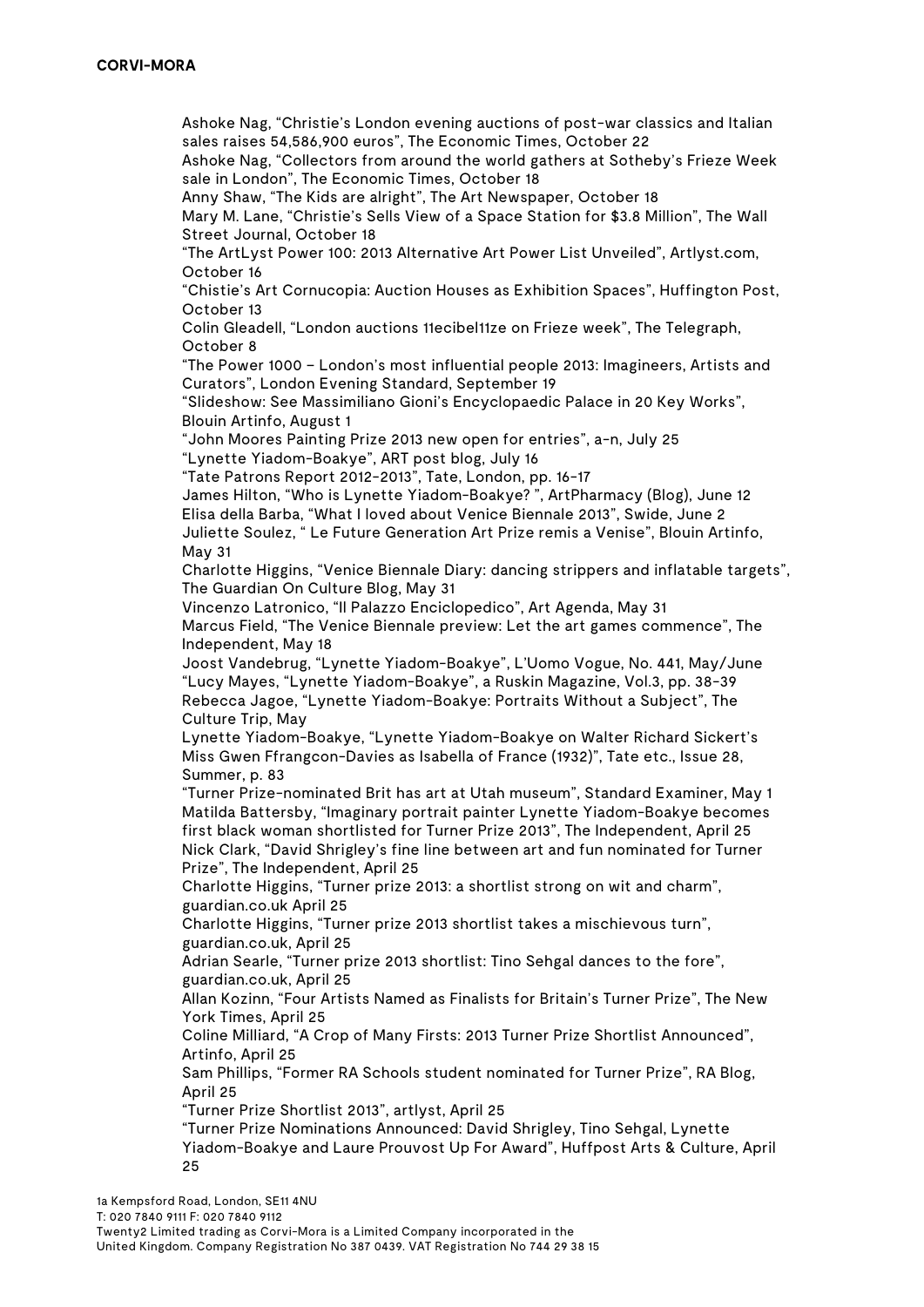Hannah Furness, "Turner Prize 2013: a dead dog, headless drummers and the first 'live encounter' entry", Telegraph, April 25 Hannah Furness, "Turner Prize 2013: The public will question whether this is art, judge admits", Telegraph, April 25 Julia Halperin, "Turner Prize shortlist announced", The Art Newspaper, April 25 Brian Ferguson, "Turner Prize nomination for David Shrigley", Scotsman.com, April 25 "Former Falmouth University student shortlisted for Turner Prize", The Cornishman, April 29 "Trickfilme und der Geschmack der Sonne", Spiegel Online, April 25 Dominique Poiret, "La Francaise Laure Prouvost en lice pour le Turner Prize", Liberation, April 26 Louise Jury, "Turner Prize: black humour artist David Shrigley is finally taken seriously by judges", London Evening Standard, April 25 "Turner Prize 2013: See nominees' work including dead dog, grave shopping list and even some paintings", Mirror, April 25 Henry Muttisse, "It's the Turner demise", The Sun, April 25 "Imaginary portrait painter up for Turner Prize", BBC News, April 25 Farah Nayeri, "Tate's Crowd Artist Sehgal Shortlisted for Turner Prize", Bloomberg Businessweek, April 25 "Turner Prize finalists mix humour and whimsy", CBC News, April 25 Richard Moss, "Turner Prize 2013 shortlist revealed for Derry-Londonderry", Culture24, April 25 "David Shrigley makes 2013 Turner Prize shortlist", Design Week, April 25 "The Future Generation Art Prize@Venice 2013", e-flux.com, April 21 Skye Sherwin, "Lynette Yiadom-Boakye", The Guardian Guide, March 2-8, p.36 Amie Tullius, "Seasoned by Whitney Tassie", 15 Bytes, March "ARTINFO UK's Top 3 Exhibitions Opening This Week, ARTINFO.com, February 25 Orlando Reade, "Whose Oyster Is This World?", ContemporaryAnd.com, February Dan Nailen, "SLCene Suggests", slcene.com, February 21 "UMFA: Salt 7: Lynette Yiadom-Boakye", City Weekly, February "Salt 7: Lynette Yiadom-Boakye", art&education.com, February 20 2012 Christopher Bollen, "The Londoners", Interviewmagazine.com, December 11 "Victor Pinchuk Foundation", e-flux, December 10 Sara Roffino, "Lynette Yiadom-Boakye Wins Future Generation Art Prize", ArtInfo.com, December 10 Megan Okrand, "Lynette Yiadom-Boakye Wins Future Generation Art Prize", artinamericamagazine.com, December 10 Orlando Reade, "Life Outside The Manet Paradise Resort: On The Paintings Of Lynette Yiadom-Boakye", The White Review, Issue 5, October "Artists' Artists", Frieze Masters, Issue 1, October, pp.74-75 "Lynette Yiadom-Boakye at the Shainman Gallery", The New Yorker, October 1, p.8 "Subjective: Portraits by Lynette Yiadom-Boakye at Jack Shainman", ArtsObserver.com, September 27 Laura Leffler, "Lynette Yiadom-Boakye at Jack Shainman Gallery, New York", ArtWrit.com, September Gillian Opoku, "Afro-Creative: Lynette Yiadom Boakye", Afroklectic.com, July 18 "PinchukArtCentre announces Future Generation Art Prize", e-flux, June 27 Andrew Russeth, "Future Generation Art Prize Releases 21-Artist Short List", GalleristNY.com, June 26 Hans Ulrich Obrist, "Hans Ulrich Obrist Interviews the Afropolitan Artist Lynette Yiadom-Boakye", Kaleidoscope, Issue 15, Summer, pp.98-103 "Shortlist for Pinchuk Future Generation Art Prize Announced", ArtReview.com, June 25 Skye Sherwin, "Artist of the Week 186: Lynette Yiadom-Boakye", Guardian.co.uk, April 19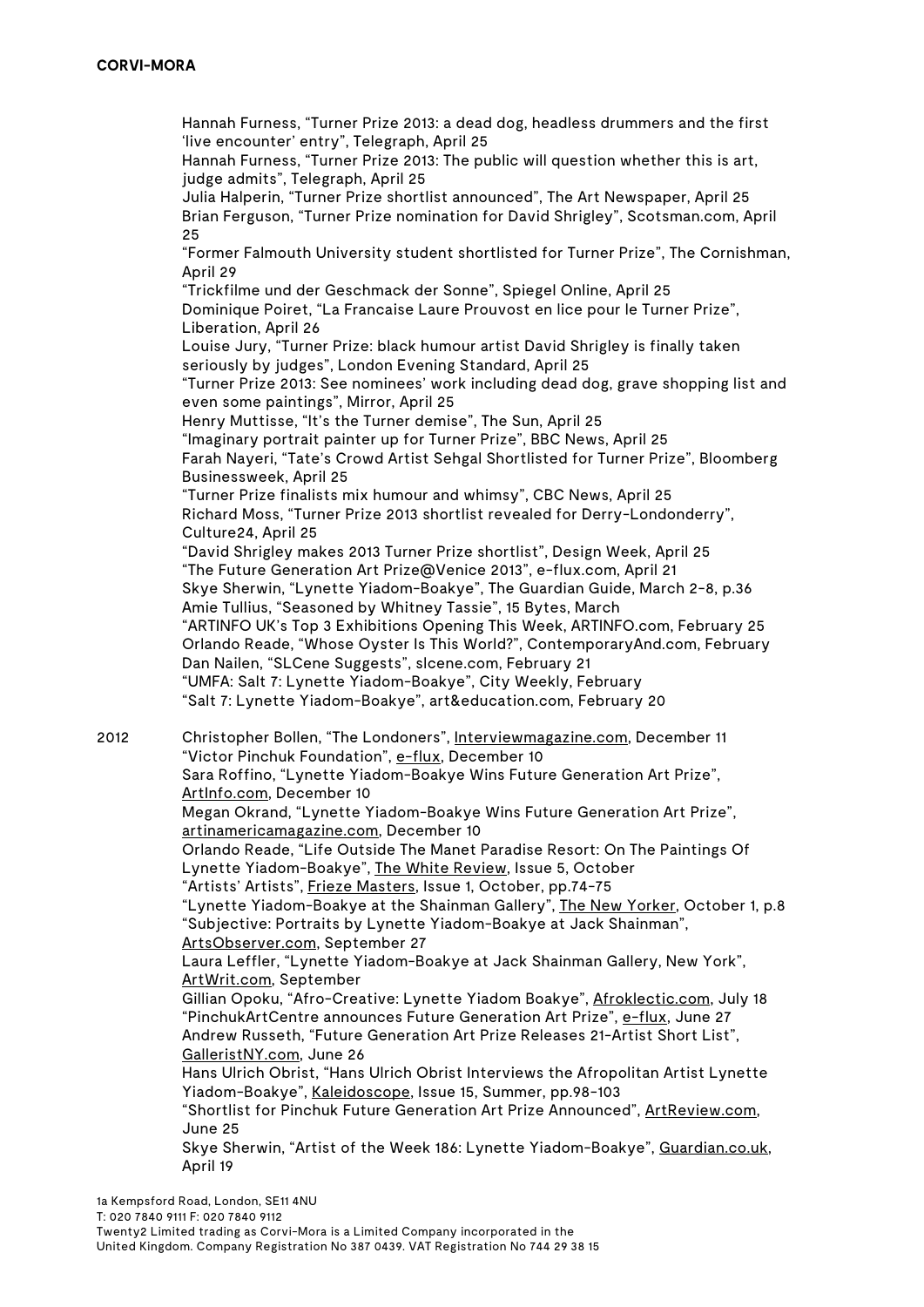Jennifer Higgie, "A Life in a Day, The Fictitious Portraits of Lynette Yiadom-Boakye", Frieze, April, pp.86-91 & front cover Sam Thorne, "Secret Societies", Frieze, March, p.146 2011 Barry Schwabsky, "Margins of Modernism", The Nation, May 23, pp.34-37 Rosalie Doubal, "Lynette Yiadom-Boakye", Time Out London, March 31, p.50 "Lynette Yiadom-Boakye", NewYorker.com, January 18 Ara Marjian, "Lynette Yiadom-Boakye", Art in America, January, pp.112-113 2010 Victoria Noorthoorn, "Best of 2010", Artforum, December Karen Rosenberg, "Portraits of Phantoms, Struggling to Stand Out", The New York Times, December 16 Ariella Budick, "Lynette Yiadom-Boakye at the Studio Museum", Financial Times, November 26 Nadine Rubin Nathan, "Lynette Yiadom-Boakye's Fashionable Eye", New York Times Magazine, 15 November Holland Cotter, "The Week Ahead: Art", New York Times, September 7 Beth Citron, "Lynette Yiadom-Boakye", Artforum, May Lynette Yiadom-Boakye, "The Artist's Words", The Studio Museum in Harlem Magazine, Summer/Fall, pp.7,12-13 2009 "Contemporary African Art Since 1980", Damiani Press Chika Okeke-Agulu, Arise Magazine, Issue 06 2008 Holland Colter, "Out of Africa, Whatever Africa May Mean", The New York Times, April 4 Manick Govinda, "Lynette Yiadom-Boakye", a-n.co.uk, May Sarah Valdez, "The Afropolitains", Art in America, September, pp.80-82 2007 Jane Neal, "Lynette Yiadom-Boakye", Modern Painters, September, p.98 Sally O'Reilly, "Lynette Yiadom-Boakye", Time Out, June 26 Ekow Eshun, "Young, gifted and black: Arts and literature choices", The Independent, November 4 Martin Herbert, "2nd Seville Biennial", Frieze, January 1 2005 Sinista Mitrovic, "Bloomberg New Contemporaries", Flash Art, January/February 2004 Adrian Searle, "Picture Perfect", The Guardian, November 30

## **Awards**

| 2018 | Carnegie Prize, Carnegie International, 57 <sup>th</sup> Edition     |
|------|----------------------------------------------------------------------|
| 2016 | South Bank Sky Arts Award                                            |
| 2012 | Future Generation Art Prize, Pinchuk Art Centre, Kiev                |
| 2006 | Arts Foundation Award for Painting<br>13ecibel Award for Visual Arts |

## **Public collections**

Arts Council Collection, UK Art Gallery of South Australia Baltimore Museum of Art British Council Collection